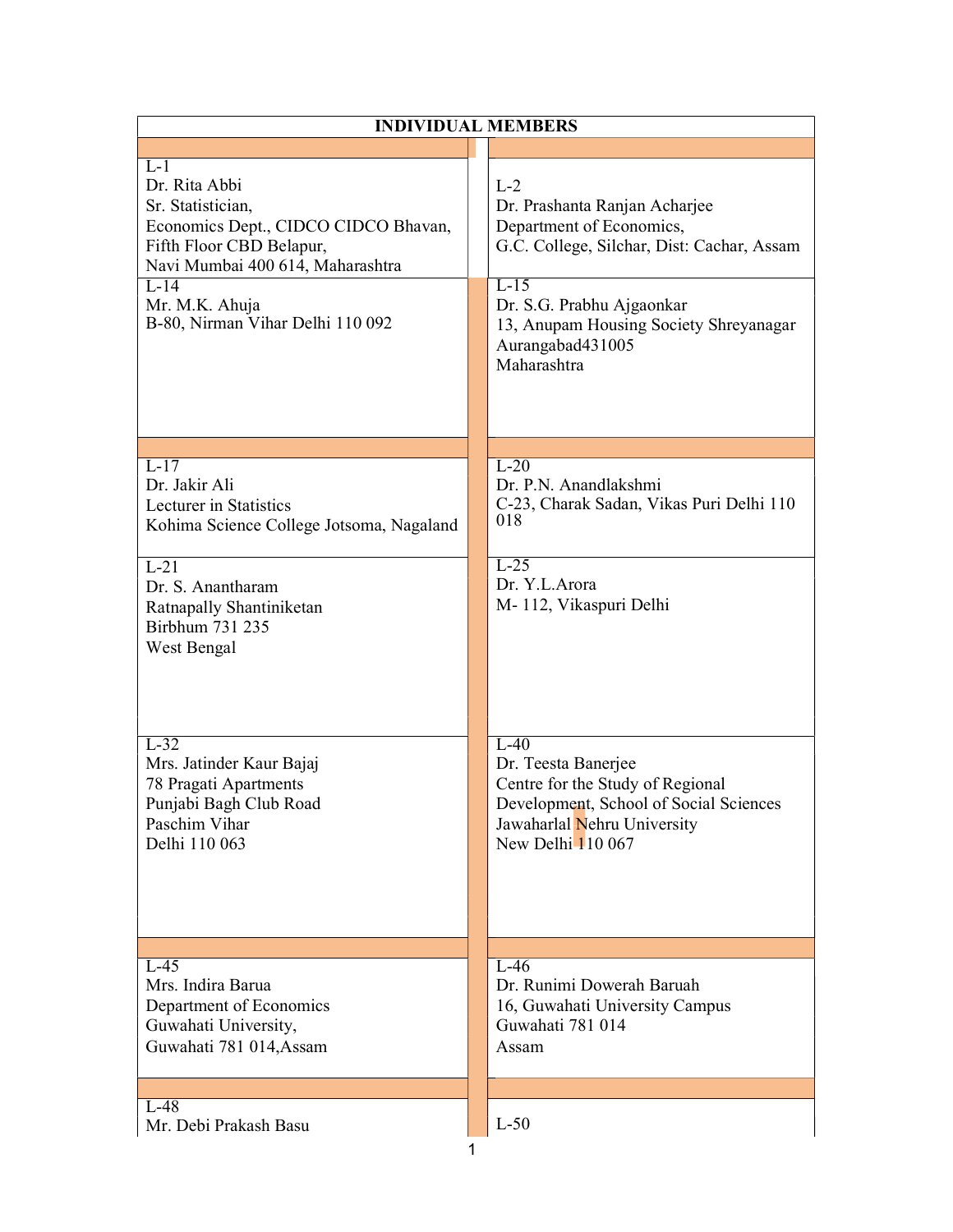| 530 Jodhpur Park<br>Kolkata 700 068.<br>Ph (033) 2473 1020.<br>530basuhome@gmail.com<br>(same email ID exist)                                | Ms Reena Basu<br>Qtr- No. C-15,<br>Dr. H.S Gaur University<br>Sagar 470 003, M.P                                                 |
|----------------------------------------------------------------------------------------------------------------------------------------------|----------------------------------------------------------------------------------------------------------------------------------|
| $L-51$<br>Mr. Samarendra Behara<br>AIMH Research Pvt. Ltd.<br>26, Forest Park<br>Bhubaneswar 751 014, Orissa                                 | $L-54$<br>Mr. B.L. Bhan<br>A-201, Rishi Apartments<br>Gangotri Enclave<br>Alaknanda<br>New Delhi 110 019<br>9312275110           |
| $L - 55$<br>Mrs. Kumudesh Bhandari<br>2, Padmini Enclave, Hauz Khas<br>New Delhi - 110 016                                                   | $L-56$                                                                                                                           |
| $L-57$<br>Mohinder Kumar Bhasin<br>Department of Anthropology<br>Universit y of Delhi<br>Delhi 110 007                                       | $L-58$<br>$L-66$<br>Dr. Durgaprasad Bhattacharya Socio-<br>Economic Research Unit C-19, College<br>Street Market Kolkata 700 007 |
| $L-59$<br>Mr. Brajesh Bhatia<br>Managing Director,<br>Fourth Dimension (M),<br>S DN, BHD, 50- B Jalan<br>SS 1/19, Petaling Jaya Selangor, MP | $L-63$<br>Ms. Nibedita Bhattacharjee<br>Department of Statistics,<br>Karimganj College,<br>Karimganj 788 710 Assam               |
| $L-67$<br>Dr. Jaydeep Bhattacharya                                                                                                           | $L-68$<br>Dr. Sharad Kumar Bhowmick                                                                                              |
| Department of Commerce<br>G.C. College: Silchar<br>Dist: Cachar, Assam<br>$L-71$                                                             | Professor<br>Tata Institute of Social Sciences (TISS)<br>Deonar, V N Purav Marg, Mumbai 400 088<br>$L-73$                        |
| Dr.Munmun Borah<br>Lecturer J.B. College<br>Res. Ambikagiri Nagar, Jail Road,<br>Jorhat, Assam 785 001                                       | Dr. D.K. Bose<br>24, Mandeville Garden,<br>Flat A-2/1, Kolkata 700 019,<br>West Bengal                                           |
| $L-77$                                                                                                                                       | $L-78$<br>Dr. Ashish Kumar Chakraborty<br>2                                                                                      |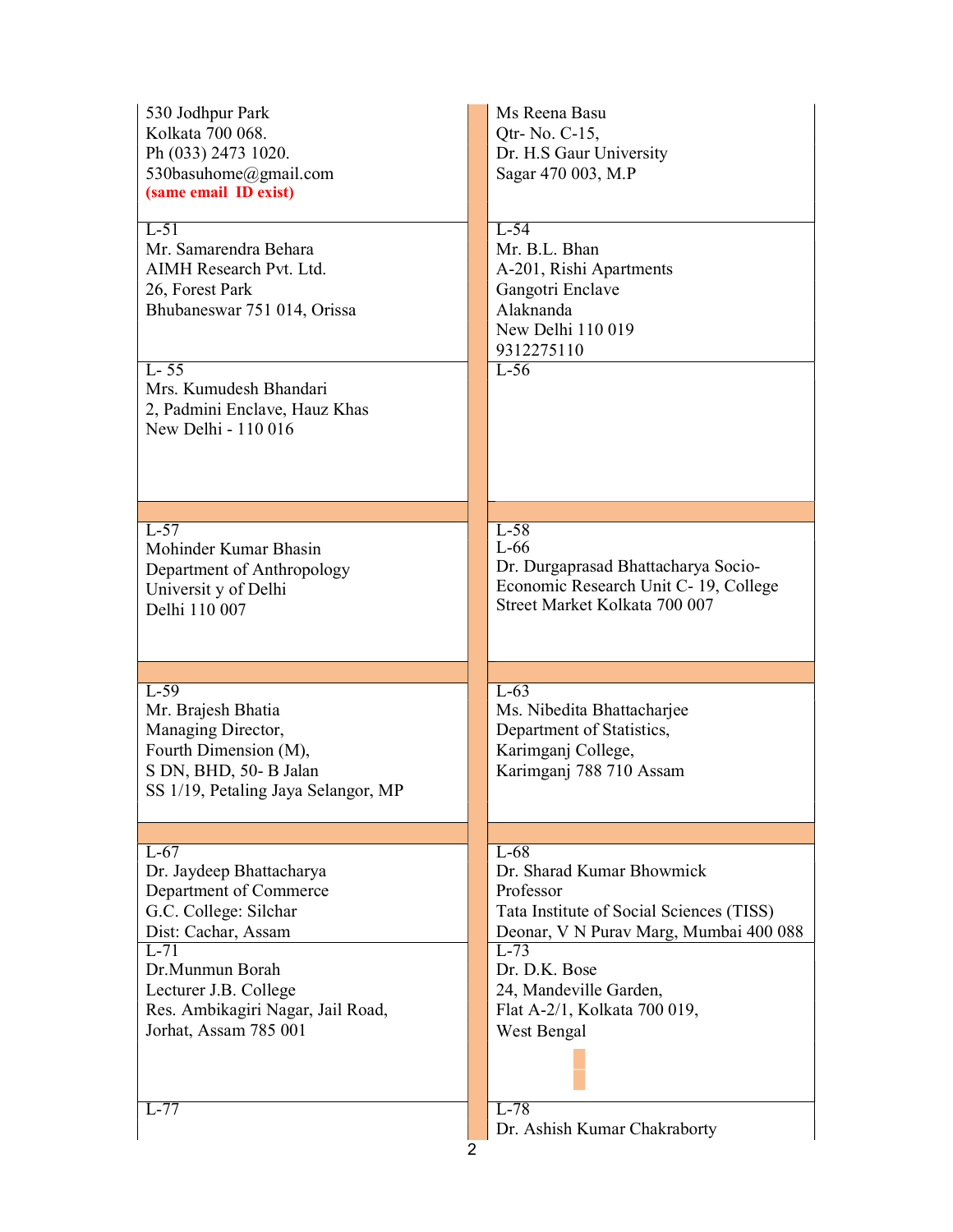|                                                       | B- 5/117, Safdarjung Enclave,<br>New Delhi 110 029     |
|-------------------------------------------------------|--------------------------------------------------------|
| $L-81$<br>Amit Chakraverty                            | $L-82$<br>H. B. Chanana                                |
| <b>Catholoc Relief Services</b>                       | 1426/16, Sector 16<br>Faridabad 121 002                |
| B-116/8, Indira Nagar<br>Lucknow 226016               | Haryana                                                |
|                                                       |                                                        |
| $L-84$<br>Dr.R.C. Chandna                             | $L-87$<br>Ms. Vijayalaxmi Chari                        |
| 384, Sector-6,                                        | C/o Dr. R. Chari Laser Division,                       |
| Panchkula, 134 109,<br>Haryana                        | Centre for Advanced<br>P.O. CAT Rajendra Nagar, Indore |
|                                                       | Madhya Pradesh                                         |
|                                                       |                                                        |
| $L-88$                                                |                                                        |
| Meera Chatterjee<br>E6/14, Vasant Vihar               |                                                        |
| New Delhi 110 057                                     |                                                        |
|                                                       |                                                        |
| $L - 91$<br>Sailesh Kumar Chaubey                     | $L-92$<br>Dr. N.R. Chaudhari                           |
| 634, East Niwarganj                                   | Reader, School of Social Sciences,                     |
| Jabalpur 482 002                                      | YCMOU, Nashik 422 222,                                 |
| Madhya Pradesh                                        | Maharashtra                                            |
| $L-99$                                                | $L-102$<br>Shweta Dabral                               |
| Dr. Jayoshree Choudhury<br>B-2, Udaypath, Odal Bakra, | Flat No. 553, Sector-13, Pocket-B,                     |
| Guwahati 781 034                                      | Dwarka                                                 |
| Assam                                                 | Delhi-110 075                                          |
|                                                       |                                                        |
|                                                       |                                                        |
| $L-103$<br>Sushil Dalal                               | $L-104$<br>Dr. Kunde S                                 |
| H8.No. 11/10 Jasbir Colony                            | Damle Lecturer in Economics                            |
| Rohtak-124 001                                        | 1595, Sadashiv Peth,                                   |
| Haryana                                               | Pune 411 030, Maharashtra                              |
|                                                       |                                                        |
| $L-107$                                               | $L-108$<br>Dr. Dipak Das                               |
|                                                       | Dept of Statistics,                                    |
|                                                       | Guwahati University<br>Guwahati 781 014Assam           |
|                                                       |                                                        |
|                                                       |                                                        |
|                                                       |                                                        |
|                                                       |                                                        |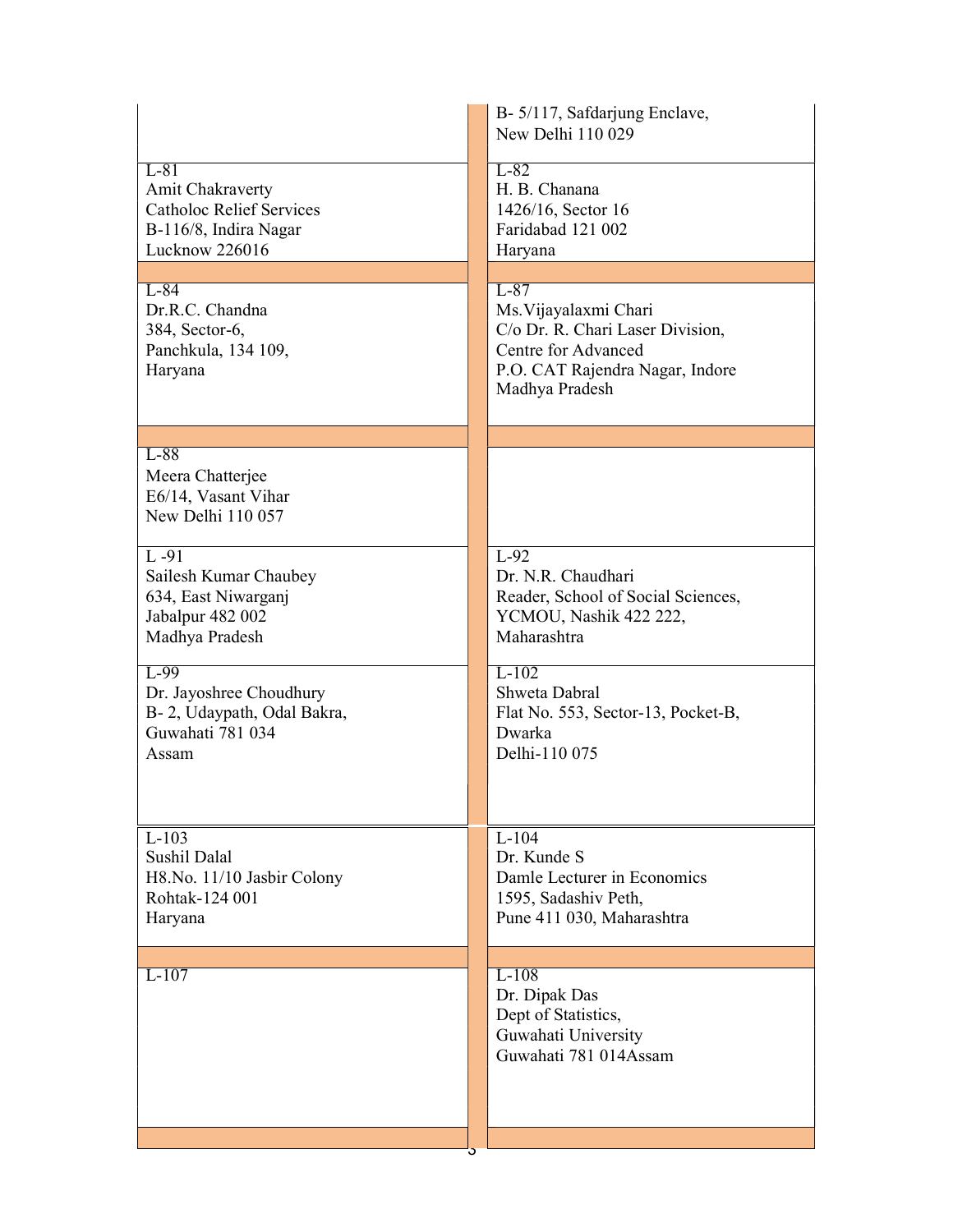| $L-113$<br>Dr. Suvendra Kumar Das<br>Department of Commerce,<br>G.C. College<br>Silchar, Dist. Cachar,<br>Assam                                                                                                                           | $L-114$<br>Sanjoy Das<br>Dept. of Agri. Economics,<br><b>SASRD Nagaland University</b><br>Medziphema Campus<br>Nagaland - 797106                                                                                                |
|-------------------------------------------------------------------------------------------------------------------------------------------------------------------------------------------------------------------------------------------|---------------------------------------------------------------------------------------------------------------------------------------------------------------------------------------------------------------------------------|
| $L-115$                                                                                                                                                                                                                                   | $L-116$<br>Hinmani Datar<br>42/3, TN Nagar (East)<br>Chennai 600 102<br>Tamil Nadu                                                                                                                                              |
| $L-121$<br>Nishi KantaDeka<br>56, Gauhati University Campus<br>Guwahati781014<br>Assam                                                                                                                                                    | $L-122$                                                                                                                                                                                                                         |
| $L-125$<br>Dr. V.V. Deshpande<br>Lecturer in Statistics & Dept. of<br>Gynaecology, S. R.T.R. Medical College<br>Ambajogai 431 517, Maharashtra                                                                                            | $L-126$                                                                                                                                                                                                                         |
| $L-131$<br>Mrs. Deva Mani Dey<br>C/o Dr AS Dey<br>Centre for Operations Research and<br>Training (CORT)<br>402 Woodland Apart ments<br>Race Course, Vadodara 390 007, Gujarat<br>$drasdey(\omega)$ gmail.com (same mail ID)<br>9427849298 | $L-135$<br>Ms. Veena Dixit<br>BB, 5-B Munirka DDA Flats<br>New Delhi-110 067                                                                                                                                                    |
| $L-137$<br>Sujaud Doullah<br>Lecturer Super Selection Grade<br>Dept of Economics, Dhai Ali,<br>Ward No. II, P.O. Sivasagar, Assam<br>$L-139$<br>D.C. Dubey<br>E-97, Greater Kailash-II,<br>New Delhi 110 048<br>4                         | $L-138$<br>Dr. Victor S. D'Souza<br>90, Hutchins Road, St. Thomas Town,<br>Bangalore 560 084,<br>Karnataka<br>L-142<br>Shantanu Dutta<br>Population Foundation of India,<br>B-28, Qutab Institutional Area<br>New Delhi 110 016 |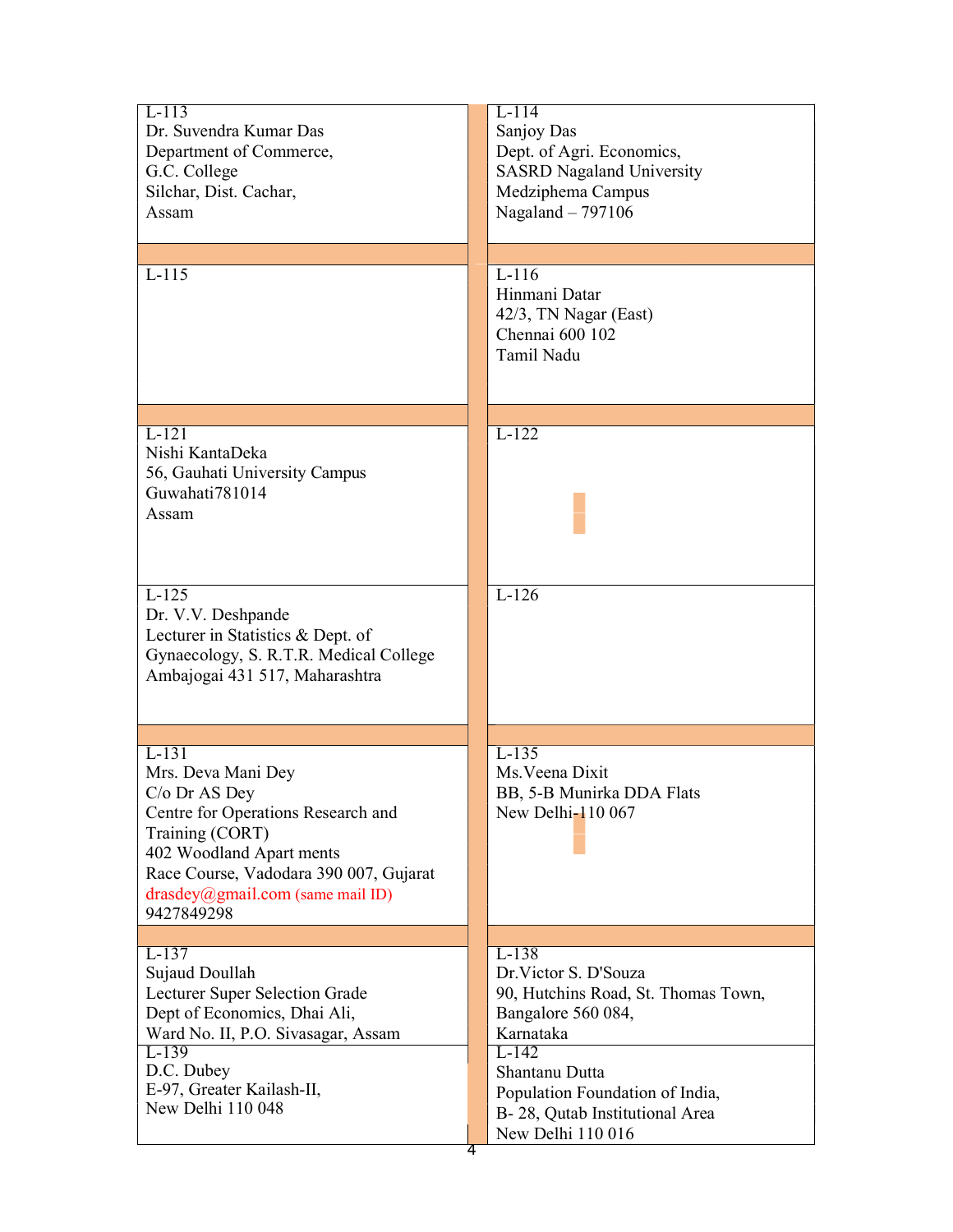| $L-141$<br>P.C. Dutta<br>Dept. of Statistics, S.S. College<br>Hailakandi 788 151, Assam                                                                   | $L-146$<br>Dr. Marilyn Fernandez<br>Dept. of Sociology, St. Teresa's College<br>Cochin 682 011 Kerala                                     |
|-----------------------------------------------------------------------------------------------------------------------------------------------------------|-------------------------------------------------------------------------------------------------------------------------------------------|
| $L-149$<br>Dr (Ms.) Charu C. Garg<br>Reader, Shri Ram College of<br>Commerce & Economic,<br>258, Sector A, Pocket C,<br>Vasant Kunj, New Delhi<br>110 070 | $L-152$<br>Prof. J. George<br>H-506, Som Vihar Apts., R.K.Puram,<br>NewDelhi-110022<br>Ph:011-261683050                                   |
| $L-154$<br>Ambika Ghosh 1/V Jodhpur Park<br>Kolkata 700 068 West Bengal                                                                                   | $L-156$<br>Dr. Basudev Ghosh<br>Indian Institute of Management,<br>33, Longford Road, Shanti Nagar,<br>Bangalore 560 027, Karnataka       |
| $L-157$<br>Dr. Chandralekha Basu Ghosh<br>3-A, Mahendra Srimany Street<br>Kolkata 700 009<br>West Bengal                                                  | $L-158$<br>Dr. Nilabja Ghosh<br><b>Associate Professor</b><br>Institute of Economic Growth<br>University of Delhi Enclave<br>Delhi 110007 |
| $L-161$<br>Dr. M.K. Gokhale<br>Scientist-B, Biometry & Nutrition<br>Agharker Research Institute,<br>Agarkar Road<br>Pune 411 004 Maharashtra              | $L-162$<br>Dr.Atindra Mohan Goon<br>Department of Statistics<br>Presidency College<br>Kolkata 700 073<br>West Bengal                      |
| $L-163$                                                                                                                                                   | $L-164$<br>Minaxi N. Gosalia<br>32 Mody Street, 3rd Floor, Ford<br>Mumbai 400 001                                                         |
| -171                                                                                                                                                      | $L-170$                                                                                                                                   |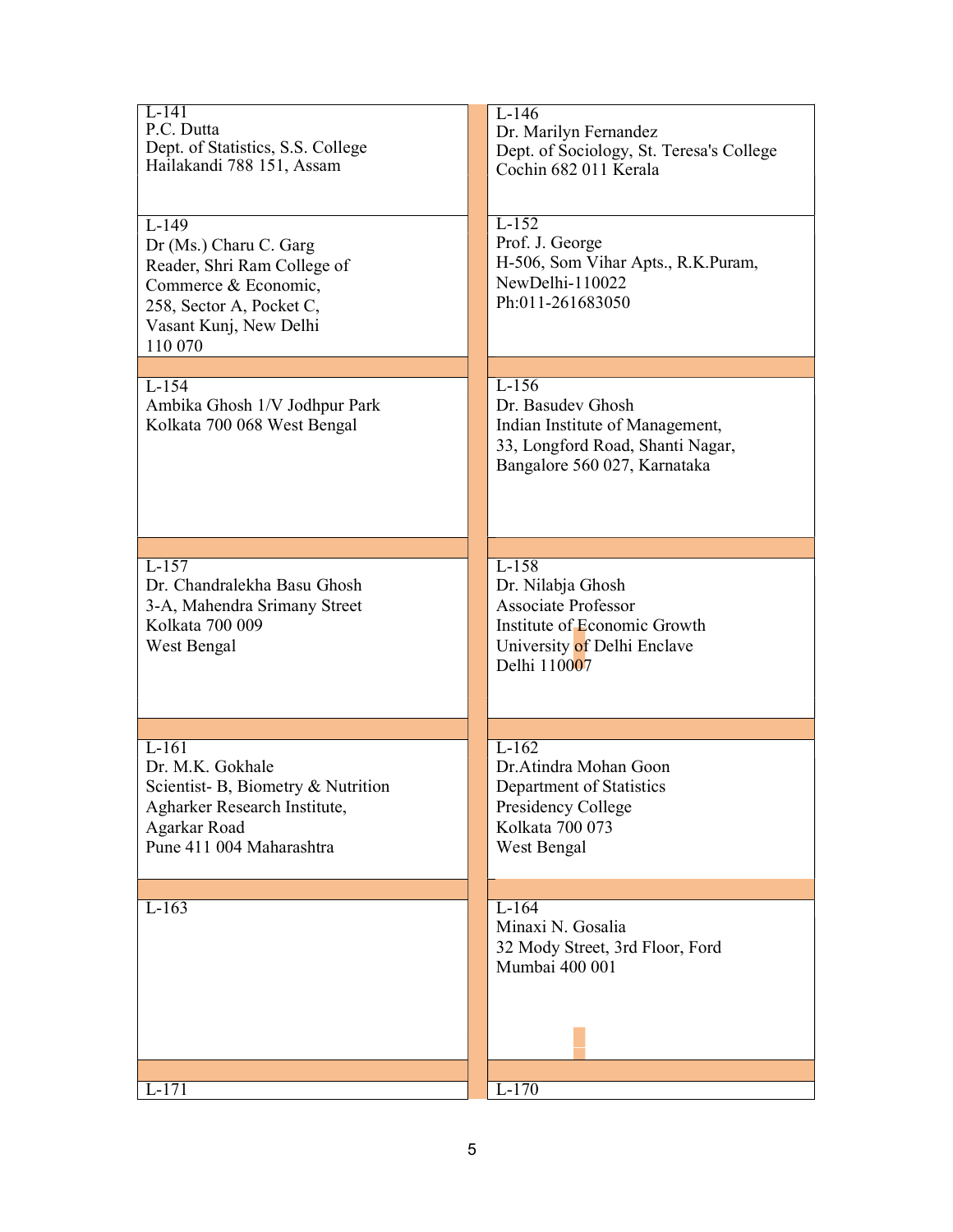| Kaval Gulati<br>140, SunderNagar,<br>New Delhi-110003                                                | Dr. S.R. Grover<br>196, Sector-9, Kadambari Apart ments<br>Rohini<br>Delhi-110 085                                                                                             |
|------------------------------------------------------------------------------------------------------|--------------------------------------------------------------------------------------------------------------------------------------------------------------------------------|
|                                                                                                      |                                                                                                                                                                                |
| $L-173$<br>Mr. Sunil Kumar Gulati<br>207, New Haryana Civil Sectt<br>Sector 17, Chandigarh           | $L-174$<br>Dr. S.Gunasekaran<br>Dept. of Sociology, Pondicherry University<br>University Campus, B.R. Ambedkar Bldg.,<br>R. Venkataraman Nagar<br>Kalapet, 605 014 Pondicherry |
|                                                                                                      |                                                                                                                                                                                |
| $L-175$<br>A.D. Gupta<br>Neelgiri Bhavan,<br>Flat No. 305, Boring CanalRoad,<br>Patna 800 001, Bihar | $L-176$                                                                                                                                                                        |
| $L-179$<br>Ms. Nina Gupta<br>C/o. 'Bulbul' 5, Mahatma Gandhi Road<br>Delhi 110 024                   | $L-182$<br>Dr. R.N. Gupta<br>C- 425, Yojana Vihar,<br>New Delhi-110092                                                                                                         |
|                                                                                                      |                                                                                                                                                                                |
| $L-183$<br>Shiv Narayan Gupta<br>S-10/203-19, Hukul Ganj<br>Varanasi 221002<br><b>Uttar Pradesh</b>  | $L-184$<br>Dr. Y. P. Gupta<br>BL-39 (Paschimi), Shalimar Bagh<br>Delhi 110088                                                                                                  |
| $L-186$<br>Debika Halder<br>6/IB, Radanath Chowdhary Lane, Calcutta<br>700 015 West Bengal           | $L-192$<br>B. B. Hota<br>Plot No. 340, Acharya Vihar<br>Bhubaneswar, Orissa                                                                                                    |
| $L-195$<br>P.K. Jain<br>H-22, Green Park Extension<br>Delhi 110 016                                  | $L-196$<br>Dr. Sudhir K. Jain<br>Dept. of Management Studies<br>Indian Institute of Technology<br>Delhi 110 016                                                                |
| $L-205$<br>Dr. Dharm Raj Joshi<br>Population Research Centre,<br>Mohanlal Sukhadia University,       | $L-206$<br>B.L. Joshi<br>AD-38B, Power Apartment,<br>Pitampura,<br>n                                                                                                           |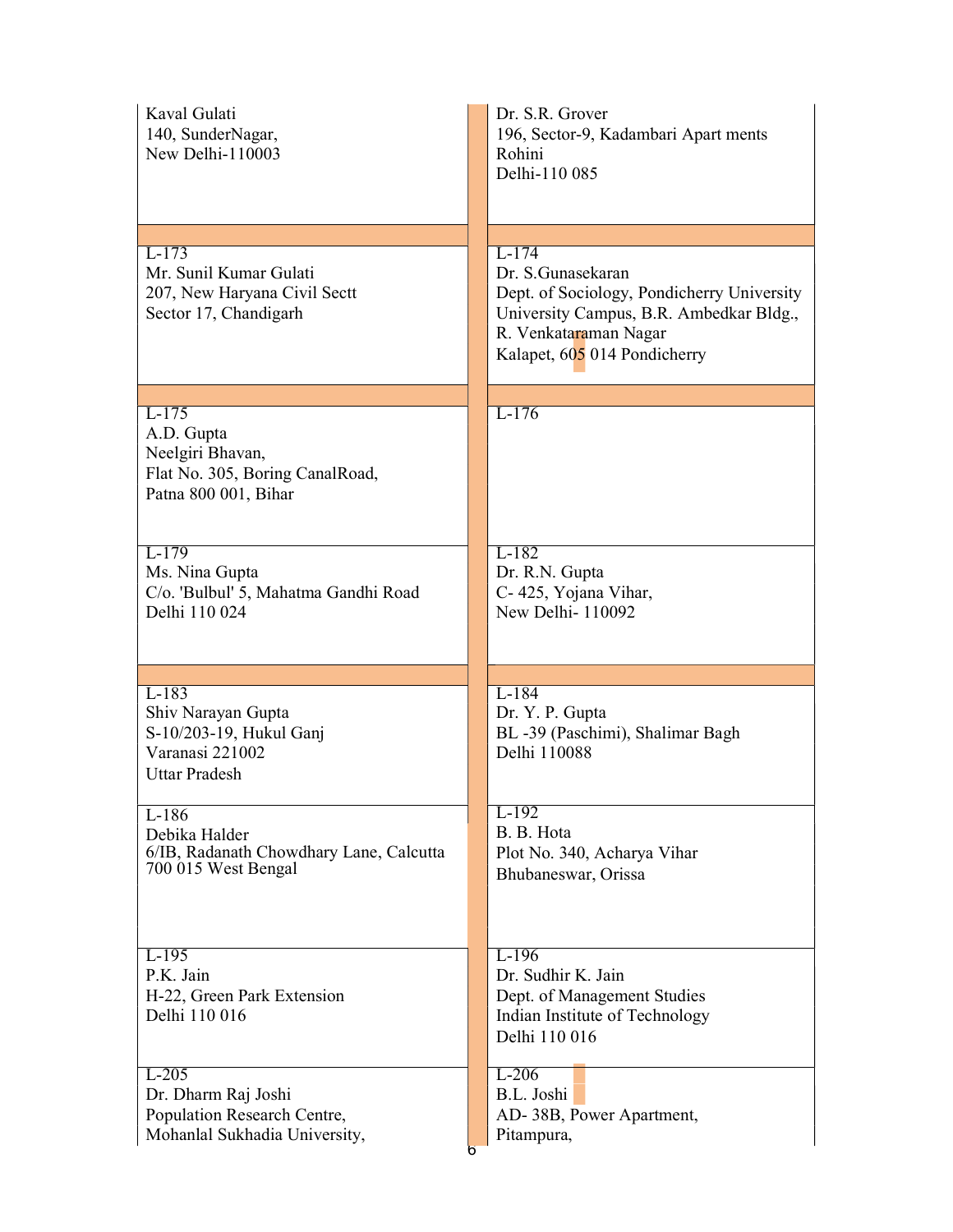| Udaipur, Rajasthan                                                                                                               | Delhi - 110 088                                                                                                                                                             |
|----------------------------------------------------------------------------------------------------------------------------------|-----------------------------------------------------------------------------------------------------------------------------------------------------------------------------|
| $L - 209$<br>$L-217$<br>Ashok K. Kandu                                                                                           | $L-210$<br>Dr. Paramjit Singh Judge<br>Professor,<br>Department of Sociology,<br>Guru Nanak Dev University,<br>Amritsar 143 005<br>Punjab<br>$L-220$<br>Jyotirmayee Kanungo |
| B-12/41, Kalyani<br>Dist. - Nadia, 741 235<br>West Bengal                                                                        | C/o Dr. B.N. Mohanty,<br>Plot N-4, F/38 J.R.C. Village,<br>Bhubaneshwar 751 015<br>Odisha                                                                                   |
| $L-222$<br>R.C. Kathuria<br>R-13, Rajouri Garden<br>Delhi 110 027                                                                | $L-224$<br>Poonam Kaushik<br>2-A, Sector 19-A, Madhya Marg,<br>Chandigarh 160 019                                                                                           |
| $L-225$<br>Suman Kaushik<br>House No. 915, Sector 2, Panchkula<br>Ambala 134 109<br>Haryana                                      | $L-226$                                                                                                                                                                     |
| $L - 231$<br>Mandakini Khandekar<br>Survey No. 128/1-A, Paud Road<br>Opp. Chitale Sweets,<br>Kothrud Pune 411 038<br>Maharashtra | $L-232$<br>Gaurav Kisan<br>A-23/3, DDA (SFS),<br>Saket,<br>New Delhi 110 017                                                                                                |
| $L-233$<br>B.R. Kohli<br>Green Park,<br>New Delhi 110 016                                                                        | $L-234$                                                                                                                                                                     |
| $L-237$<br>Dr. P. Krishnan<br>Population Research Laboratory<br>Dept. of Sociology                                               | $L-238$<br>7                                                                                                                                                                |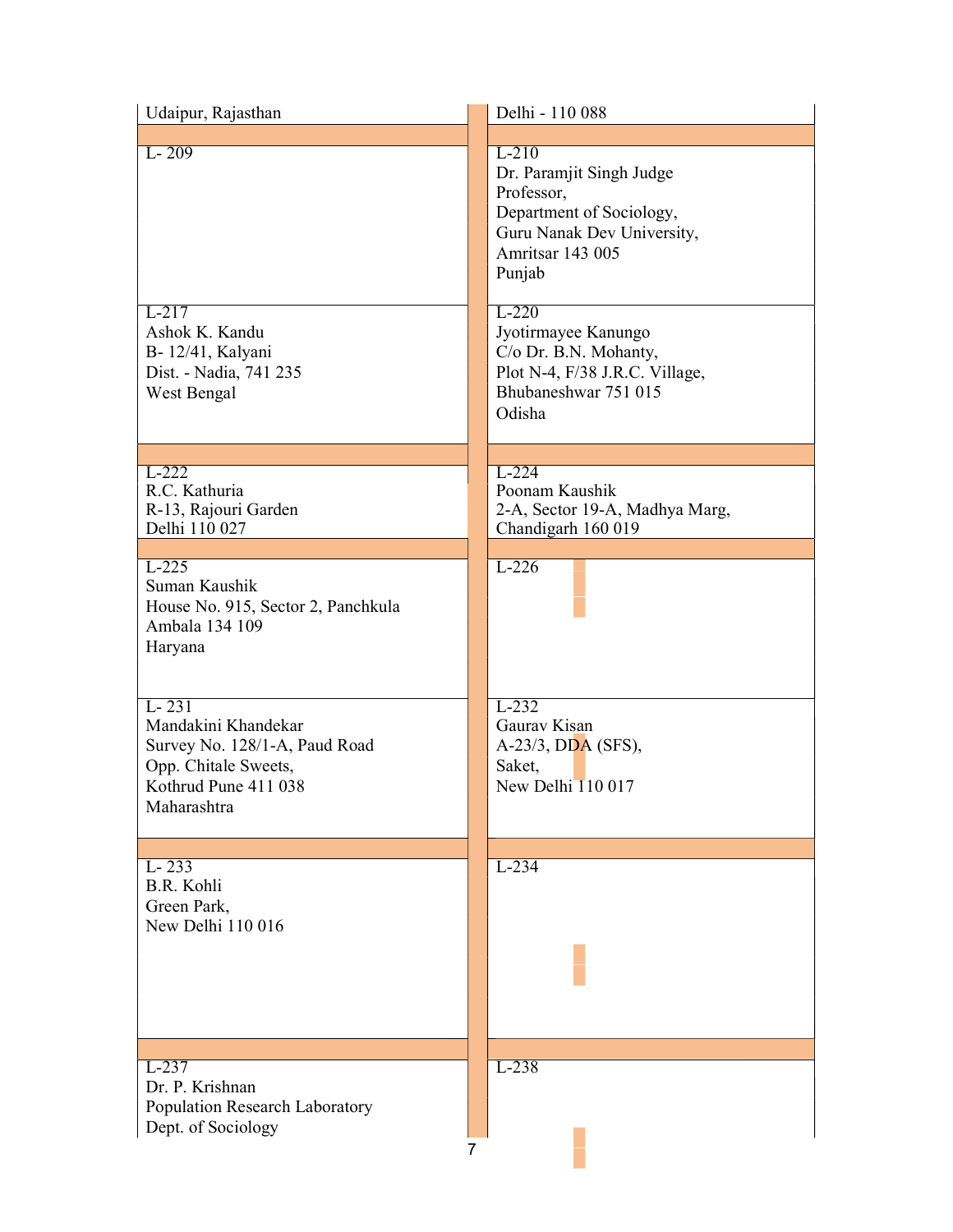| University of Alberta,<br>Edmonton Alberta T6 G 2H4                                                      |                                                                                                                                                                                        |
|----------------------------------------------------------------------------------------------------------|----------------------------------------------------------------------------------------------------------------------------------------------------------------------------------------|
| $L-249$<br>Gulshan Kumar<br>House No. 449,<br>Sector 22-A, Chandigarh                                    | $L-254$<br>Mritunjay Kumar<br><b>Assistant Director</b><br>Directorate of Census Opration, Bihar<br>Ekabana Chambers<br>Talpatra Lane<br>Near Ashok Cinema Budda Marg<br>Patna -800001 |
| $L - 259$<br>Dr. R.Kumar<br>Medical Officer<br>P.H.C. Kuravar, District Rajgarh<br>Madhya Pradesh 465667 | $L-260$                                                                                                                                                                                |
| $L-261$<br>Dr. Sarvottam Kumar<br>PG Dept of Geography<br>Ranchi College, Ranchi<br>Jharkhand            | $L-262$                                                                                                                                                                                |
| $L-265$<br>G. Suguna Kumari<br>A-250, Pandara Road,<br>Delhi 110 003                                     | $L-266$                                                                                                                                                                                |
| $L-269$<br>Valsala Kuriakose<br>I.P. College for Women,<br>Sham Nath Marg, Delhi-110054                  | $L-270$                                                                                                                                                                                |
| L-277                                                                                                    | $L-276$                                                                                                                                                                                |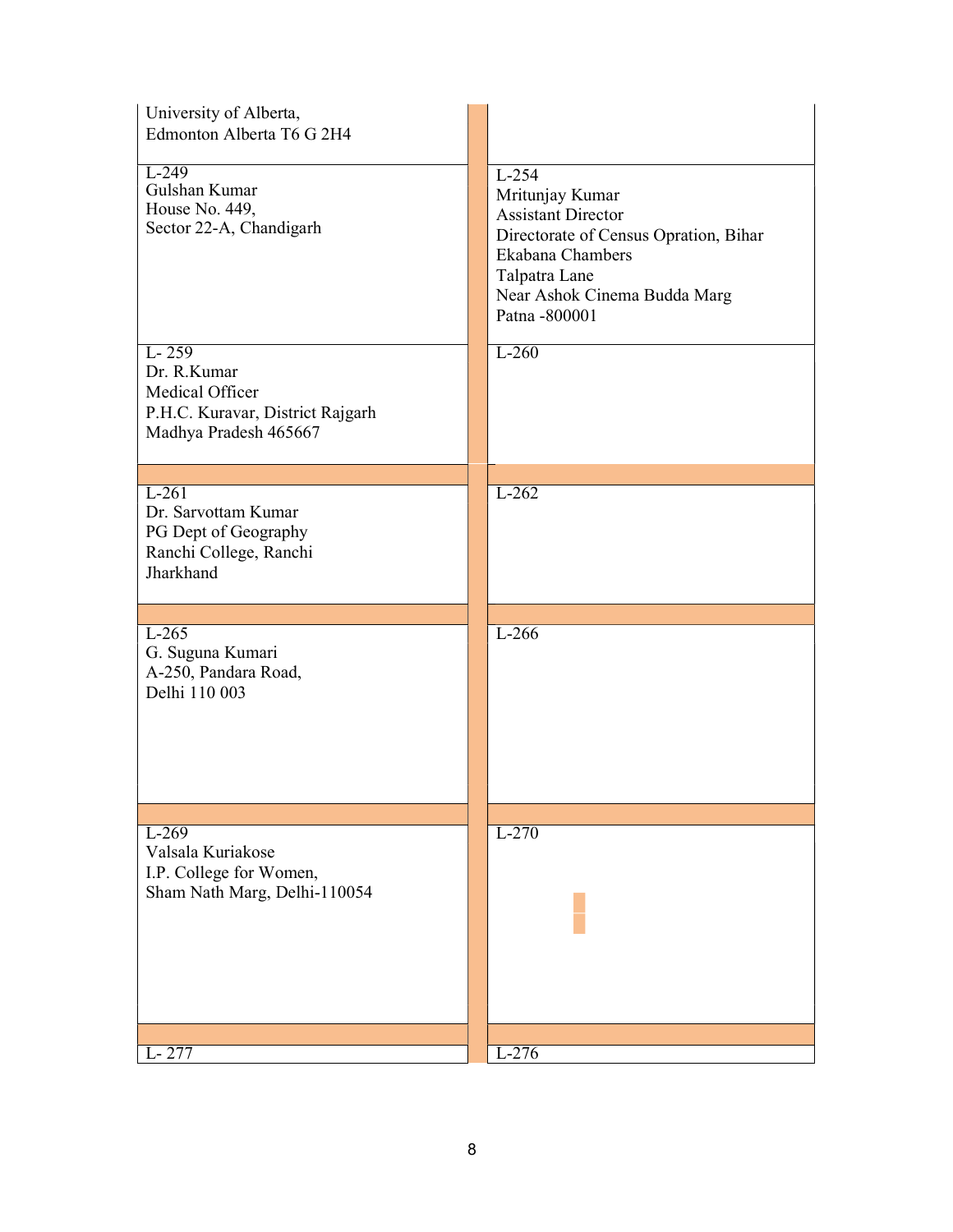| U. Chandra Lal<br>R.N. 406, 4th Floor, CBI(HQ), Block III,<br>CGO Complex, Delhi 110 003                                        | Dr. R.B. Lal<br>1185 Sector 37 Arun Vihar<br><b>NOIDA</b><br><b>Uttar Pradesh</b>                                                                                   |
|---------------------------------------------------------------------------------------------------------------------------------|---------------------------------------------------------------------------------------------------------------------------------------------------------------------|
|                                                                                                                                 |                                                                                                                                                                     |
| $L-287$<br>Prem Malik<br>139-C/C-3-A, Janakpuri<br>Delhi 110 058                                                                | L-288<br>Debashis Mallick<br>B-7/185, Kalyani Nadia<br>West Bengal741235                                                                                            |
| $L-291$                                                                                                                         | $L-292$<br>Dr. N. T. Mathew<br>Valiaveetil, Pattam<br>Thiruvananthapuram 695 004<br>Kerala                                                                          |
| L-299<br>Swarnjit Mehta<br>877, Phase-III, B-2<br>Mohali 160059<br>Punjab                                                       | $L-300$                                                                                                                                                             |
|                                                                                                                                 |                                                                                                                                                                     |
| $L - 307$<br>Prakash Chandra Mishra<br>96, Mukta Vihar,<br>Post- Udyoga Nagar,<br>Naini, Allahabad-211009                       | $L-308$                                                                                                                                                             |
|                                                                                                                                 |                                                                                                                                                                     |
| $L-309$<br>Dr. Rameshwar Nath Mishra<br>4-M-135, Bhutnath Road<br><b>Bahadurpur Housing Colony</b><br>Kankar Bag, Patna 800 020 | $L-310$<br>S.P. Mishra<br>Deputy Registrar General (V.S. Divsion)<br>Office of Registrar General of India<br>West Block-1, Sewa Bhawan<br>R.K. Puram, Delhi 110 066 |
| $L-315$                                                                                                                         | $L-318$                                                                                                                                                             |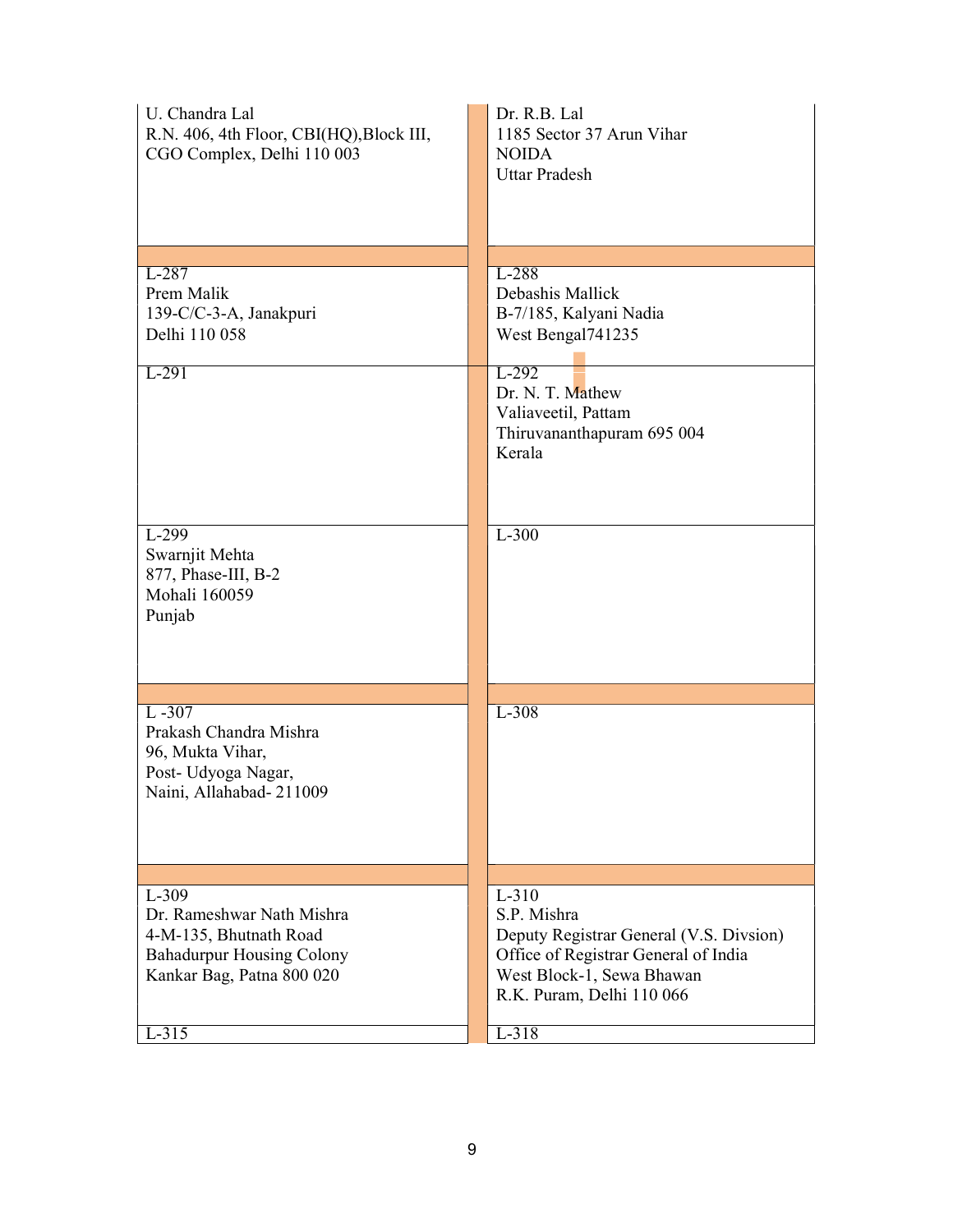| Ramesh Chandra Misra<br>25/101 MALHAR Sahara State Jankipuram<br>Lucknow 226 0020<br><b>Uttar Pradesh</b>                       | Dr. S. Mitra<br>Department of Sociology<br><b>Emor University</b><br>Atlanta.<br>Georgia 30322                                    |
|---------------------------------------------------------------------------------------------------------------------------------|-----------------------------------------------------------------------------------------------------------------------------------|
| $L-323$<br>Dr. Muzammil Mohd<br>Prof. of Economics,<br>Lucknow University<br>Lucknow 226 007, UP                                | $L-320$<br>Dr. B.P.Mohanty<br>23, Arlington, Westbury Ny. USA 11590                                                               |
| $L-330$<br>Sudhin K.Mukhopadhyay<br>Department of Economics<br>University of Kalyani, Kalyani 741 235 West<br>Bengal            | $L-332$<br>S.R. Mumbaradi<br>Pandharpur College, Pandharpur,<br>Solapur<br>Maharashtra                                            |
| $L-339$<br>Dr. Smita P. Nabar<br>Department of Statistics<br>University of Mumbai<br>Vidyanagari, Mumbai 400098,<br>Maharashtra | $L-342$<br>Madhu Nagla<br>House No. 15 Type-IV<br>M.D. University Campus<br>Rohtak 124 001 Haryana                                |
| $L-343$                                                                                                                         | $L-344$<br>Rajesh D. Nainakawal<br>Flat No 25, 7th Floor,<br>Thakur Prem Ashish Building Nahurgoan,<br>Mulund (W), Mumbai- 400080 |
| L-361<br>Mmarya Nemurkar<br>3/71, Sagar, Near Raheja Hospital<br>Mahim, Mumba i 400 016                                         | $L-362$<br>Amaraja Nerukkar<br>3/71, Sagar, Near Raheja Hospital,<br>Mahim, Mumbai 400 016<br>Maharashtra                         |
| $L-363$<br>Niranjna<br><b>Research Assistant</b>                                                                                | $L-364$<br>Dr. Ravindra Nath Ojha<br>P.G.Dept. of Economics                                                                       |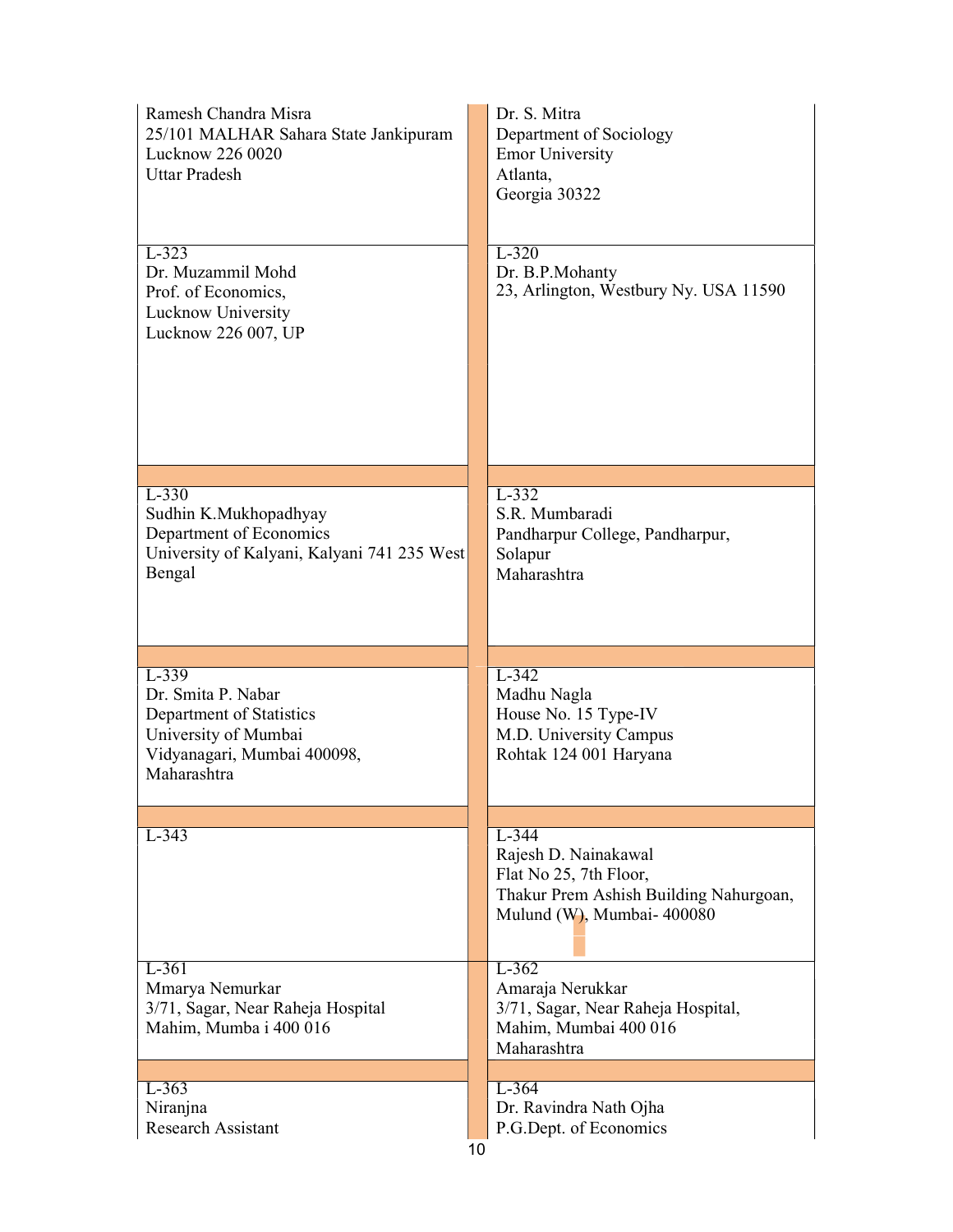| <b>Population Research Centre</b><br>Department of Economics<br>Himachal Pradesh University<br>Shimla 171 005, Himachal Pradesh<br>$L-373$                   | R.D.S. College, B.R.A Bihar University<br>Muzaffarpur<br><b>Bihar</b><br>$L-374$                                                                                                          |
|--------------------------------------------------------------------------------------------------------------------------------------------------------------|-------------------------------------------------------------------------------------------------------------------------------------------------------------------------------------------|
|                                                                                                                                                              | Dr. Himanshu Pandey<br>20-G, Indira Nagar<br>DDU Gorakhpur University<br>Gorakhpur 273 009<br><b>Uttar Pradesh</b>                                                                        |
| L-387<br>Dr. Tulsi Patel<br>Professor,<br>Department of Sociology,<br>Delhi School of Economics,<br>Delhi-110007                                             | $L-379$<br>Dr. A.H. Paramashivaiah<br>Lecturer - cum - Statistician<br>Raja Rajeswar Medical<br>College Mysour Road<br>Banglore- 560074 Karnataka                                         |
| L-389                                                                                                                                                        | $L-390$<br>Shivaji Y. Patil<br>31, Gurudatta Colony,<br>SHILP, Khwahamiya Road<br>Jalgaon 425 002, Maharashtra                                                                            |
| $L-391$<br>Rama Patnayak<br>A-62, South Extension Part- I<br>New Delhi -110 048                                                                              | L-394<br>Dr. Vasanti V. Pethe<br>Dashbhuj Ganesh Co-operative Society<br>Near Paud Fata, Karve Road<br>Pune 411 038 Maharashtra                                                           |
|                                                                                                                                                              |                                                                                                                                                                                           |
| $L-395$<br>Dr. Vijayan K. Pillai<br>1907 Pais ley Drive<br>Arlington Texas 76015<br><b>USA</b><br>$L-411$<br>S. Raghavachari<br>Yojna Vihar<br>Delhi 110 092 | $L-396$<br>ArchanaPradhan<br>$C/\sigma$ Mr. S. Pradhan Qr. No. $-C-371$ ,<br>Nalconagar Angul 759 145 Orissa<br>$L-404$<br>J.G. Prasuna<br>R-008, Andrews Ganj Extension<br>Delhi-110 049 |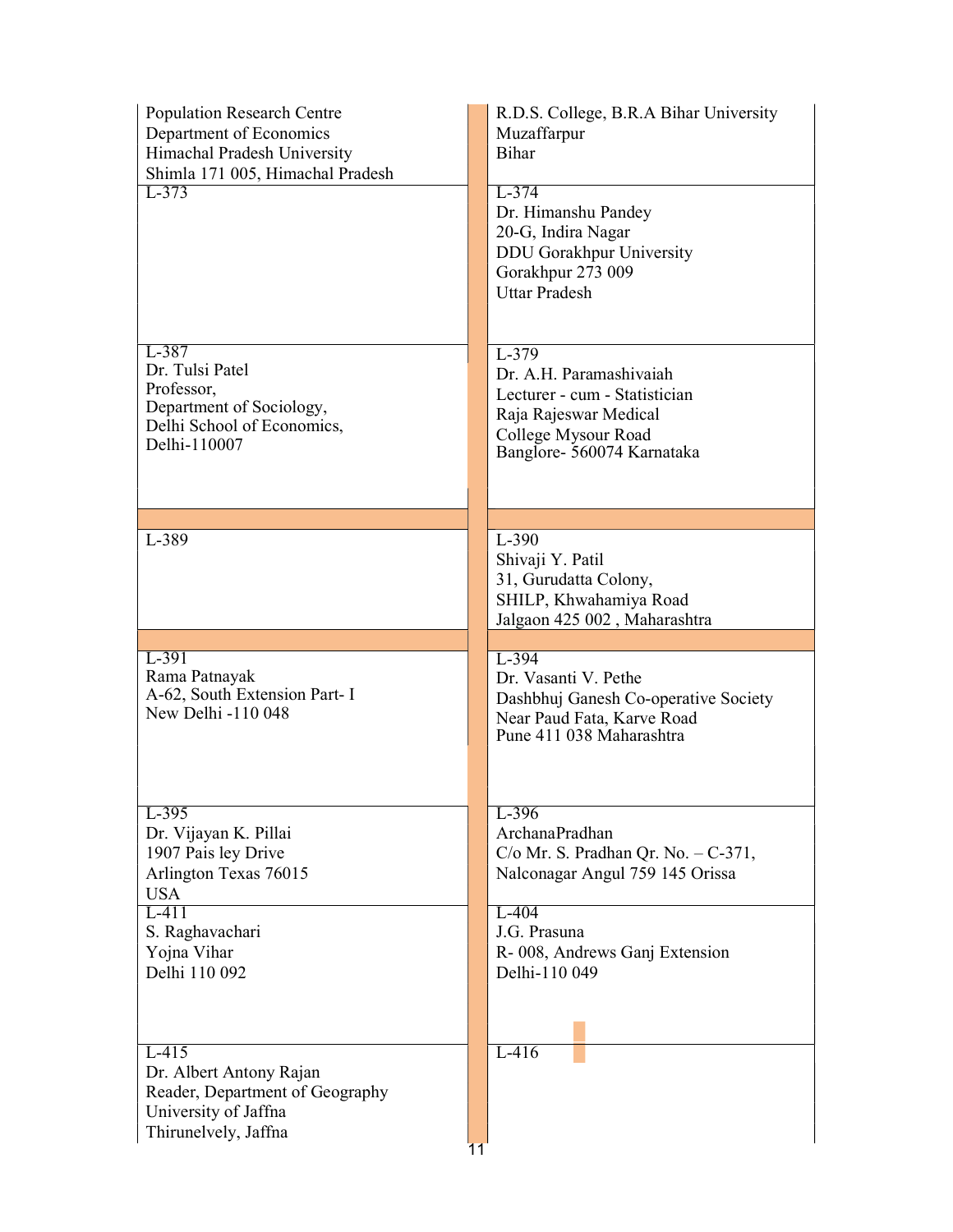| Sri Lanka.                                                                                                                                                                                                                                          |                                                                                                                                                  |
|-----------------------------------------------------------------------------------------------------------------------------------------------------------------------------------------------------------------------------------------------------|--------------------------------------------------------------------------------------------------------------------------------------------------|
| $L-421$<br>Dr. P. Rajeswari<br>Director<br>Gandhigram Institute of Rural Health and<br>Family Welfare Trust<br>Dindigul<br>Tamil Nadu                                                                                                               | $L-422$                                                                                                                                          |
|                                                                                                                                                                                                                                                     |                                                                                                                                                  |
| $L-423$<br>Dr. Kishore Singh Rajput<br>Post Box No. 46<br>Shillong G.P.O. Pin 793001<br>Meghalaya<br>$L-439$<br>Dr.A. Kameswara Rao<br>Director, Centre for Population Healh<br>Management StudiesBlock-3<br>Vigyanpuri Colony<br>Hyderabad 500 044 | $L-424$<br>L-428<br>Shanta Venkat Ram<br>F.No. 22B, Shalimar Bagh<br>Delhi-110 052                                                               |
|                                                                                                                                                                                                                                                     |                                                                                                                                                  |
| $L-441$<br>Dr. B. Siva Rama Koteswara Rao<br>Lecturer in Economics, M.I.G. 92<br>PHB Colony<br>Miryalguda 508 207                                                                                                                                   | $L-443$<br>Seshagiri Rao<br>B-1/248, Kasturi Plaza<br>Manpada Road,<br>Dombivli (East), Kalyan 421 201<br>Maharashtra                            |
| L 449<br>Dr. U.S. Rao<br>Research Investigator, PRC<br>M.L.A. Sukhadia Marg, Udaipur<br>Rajasthan                                                                                                                                                   | L 450<br>Dr. S.K. Rasania<br>J-172, PATEL NAGAR-I<br>Ghaziabad<br>Uttar Pradesh 201001                                                           |
|                                                                                                                                                                                                                                                     |                                                                                                                                                  |
| L 451<br>Dr. Bharti Rastogi<br>Dept of Sociology<br>Mahatama Ghandhi Kashi<br>Vidyapith University Varanasi                                                                                                                                         | L464<br>K.B. Rohtagi<br>Asst. Director (Data Processing)<br>Office of the Registrar General of India<br>West Block-I, R.K. Puram<br>Delhi 110066 |
|                                                                                                                                                                                                                                                     | ΙZ                                                                                                                                               |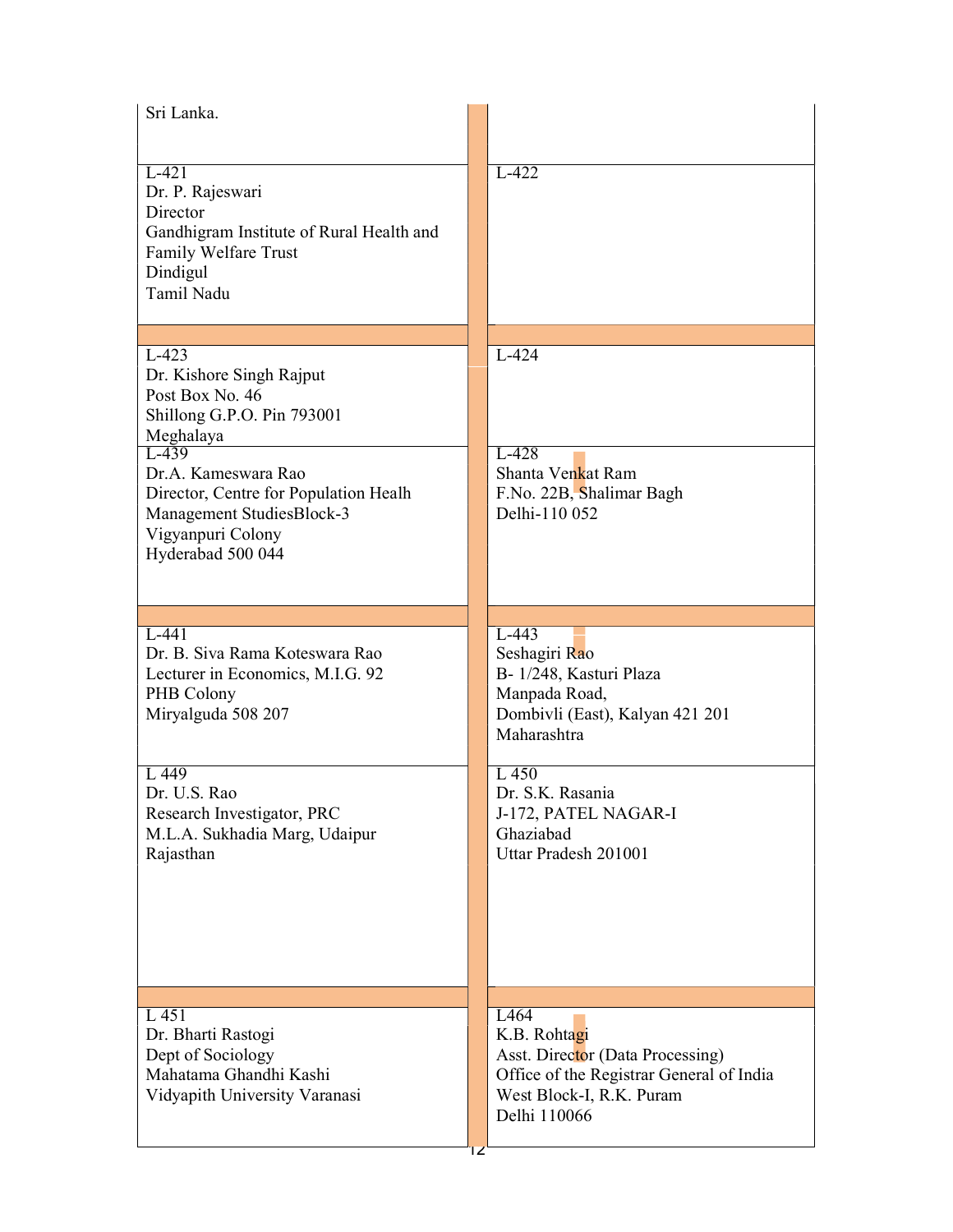| L 465<br>B.K. Roy<br>E- Greater Kailash Part-3<br>Delhi-110 048                                                                       | L468<br>Dr. Phanibhusan Roy<br>Department of Geography<br>Calcutta University<br>35, Ballygunge Circular Road<br>Kolkata 700 019 |
|---------------------------------------------------------------------------------------------------------------------------------------|----------------------------------------------------------------------------------------------------------------------------------|
| L471<br>Sherry Sabbarwal<br>House No. 620, Sector 16-D,<br>Chandigarh 160 015                                                         | L 472<br>Hemlata Sadhwani<br>402, Woodland Apartments<br>Race Course 390 007 Baroda<br>Gujarat                                   |
| L 473<br>Dr. Arunodaya Saha<br>Dean, Faculty of Arts & Commerce<br>Tripura University Campus, Qrt. No.C4,<br>Agartala 799 004 Tripura | L 474<br>Dr. Chandana Saha<br>IIHMR, 1 Prabhu Dayal Marg,<br>Sanganer, Jaipur - 302 011<br>Rajasthan                             |
|                                                                                                                                       |                                                                                                                                  |
| L 475<br>Chitta Ranjan Saha<br>S.S. College Hailakandi 788 151,<br>Assam                                                              | L 476                                                                                                                            |
| L477<br>Jasmeet Sandhu<br>Department of Sociology,<br><b>GND</b> University<br>Amritsar<br>Punjab                                     | L 478                                                                                                                            |
| L483<br>Manohar Mukund Sankhye<br>Uberio House 6712, Nal Stop<br>Pune 411004<br>Maharashtra                                           | L 482<br>Dr. K.S. Sangwan<br>Professor & Head,<br>Department of Sociology<br>M.D. University<br>Rohtak-124 001 Haryana           |
| 489                                                                                                                                   | L 494                                                                                                                            |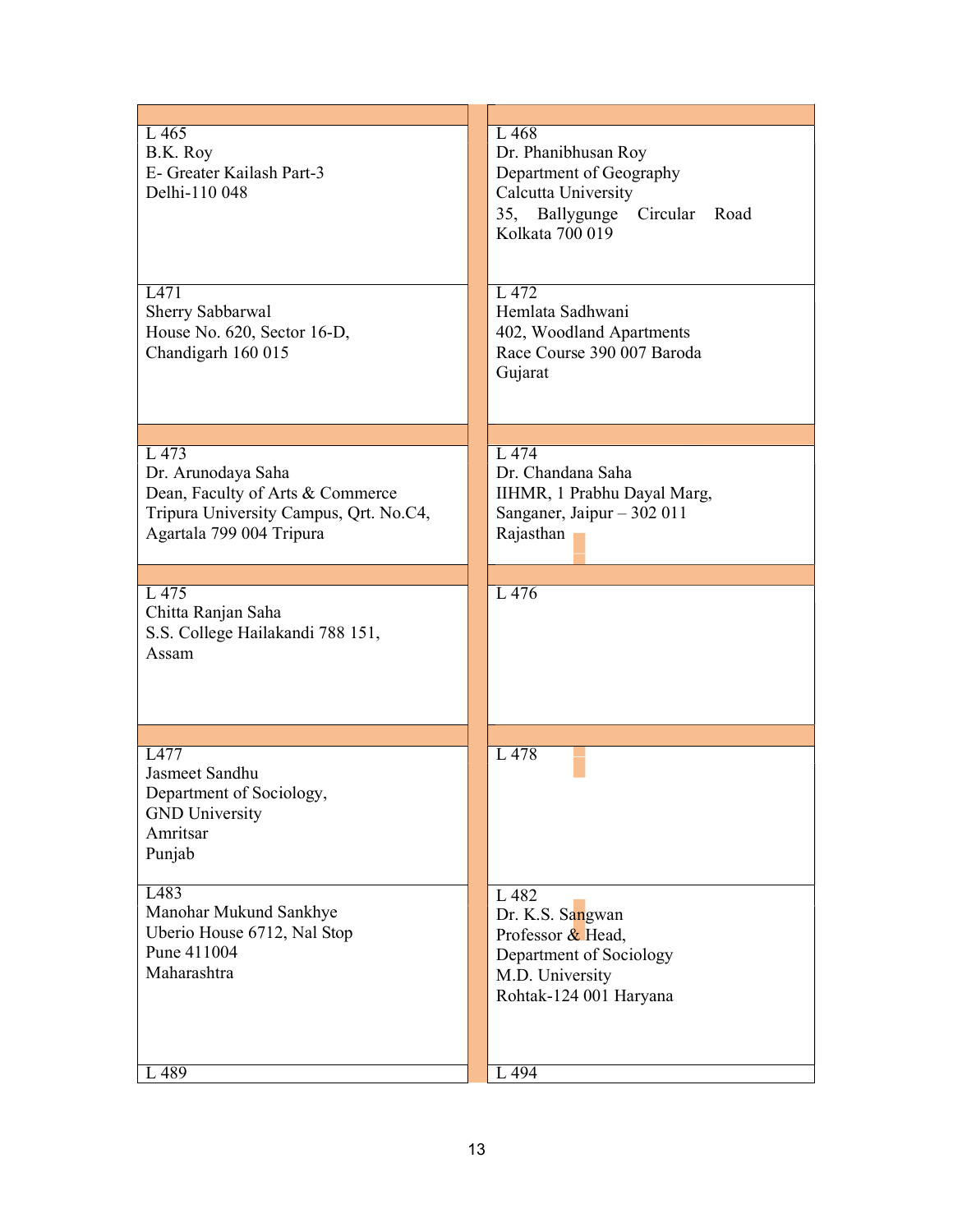| Dr. Nirmal Sawhney<br>7413, Sector D-7 Vasant Kunj Delhi-110 070                                                         | Dr. Vimala Rani Saxena<br>National Institute of Health & Family<br>Welfare, Munirka<br>New Delhi 110 067     |
|--------------------------------------------------------------------------------------------------------------------------|--------------------------------------------------------------------------------------------------------------|
|                                                                                                                          |                                                                                                              |
| L 495<br>Dr. K.C. Seal<br>D- 135, Saket,<br>New Delhi-110017                                                             | L 496<br>Dr. Annamma Sebastian<br>348/A, Princess Street Fort Kochi,<br>Kerala 682001                        |
|                                                                                                                          |                                                                                                              |
| L 497<br>Vijay Kumar Sehgal<br>A-118/2, Rohini, Near Avantika<br>Delhi-110 085                                           | L 498<br>Dr. M.C. Sekhar<br>Indian Institute of Mass<br>Communication<br>JNU Campus, New Delhi 110 067       |
| L 500<br>Jashwant M. Shah<br>Flat No. 23, Shri Rang Co- op.<br>Housing Man Pura,<br>Surat 395 001, Gujarat               | L502<br>Suraj Pal Shakya<br>R.M.P. (PG) College, Sitapur,<br><b>Uttar Pradesh</b>                            |
|                                                                                                                          |                                                                                                              |
| L 503                                                                                                                    | L504                                                                                                         |
| Suresh Shanbogue<br>C/o. Mr. B.B. Sharma D-665,<br>Saraswati Vihar, Delhi- 110 034                                       |                                                                                                              |
|                                                                                                                          |                                                                                                              |
|                                                                                                                          |                                                                                                              |
|                                                                                                                          |                                                                                                              |
| $L$ 505<br>A.D. Sharma<br>Block No. 5, Flat No. 7,<br>Shiv Nagar Co lo ny, Allahpur, Allahabad -<br>211006 Uttar Pradesh | L <sub>509</sub><br>Dr Prem Sarup Sharma<br>Former Chief (Eco Div) B I C P G-84,<br>Saket, New Delhi-110 017 |
| L 511<br>Dr. Prem N. Sharma<br><b>Consultant Biostatistician</b><br>B-170, Saraswati Vihar,<br>Delhi-110034              | L 514<br>Ram Nath Sharma<br>D-404, Kawari Apartme nts<br>Alaknanda, Kalkaji<br>Delhi -110 019                |
|                                                                                                                          | 14                                                                                                           |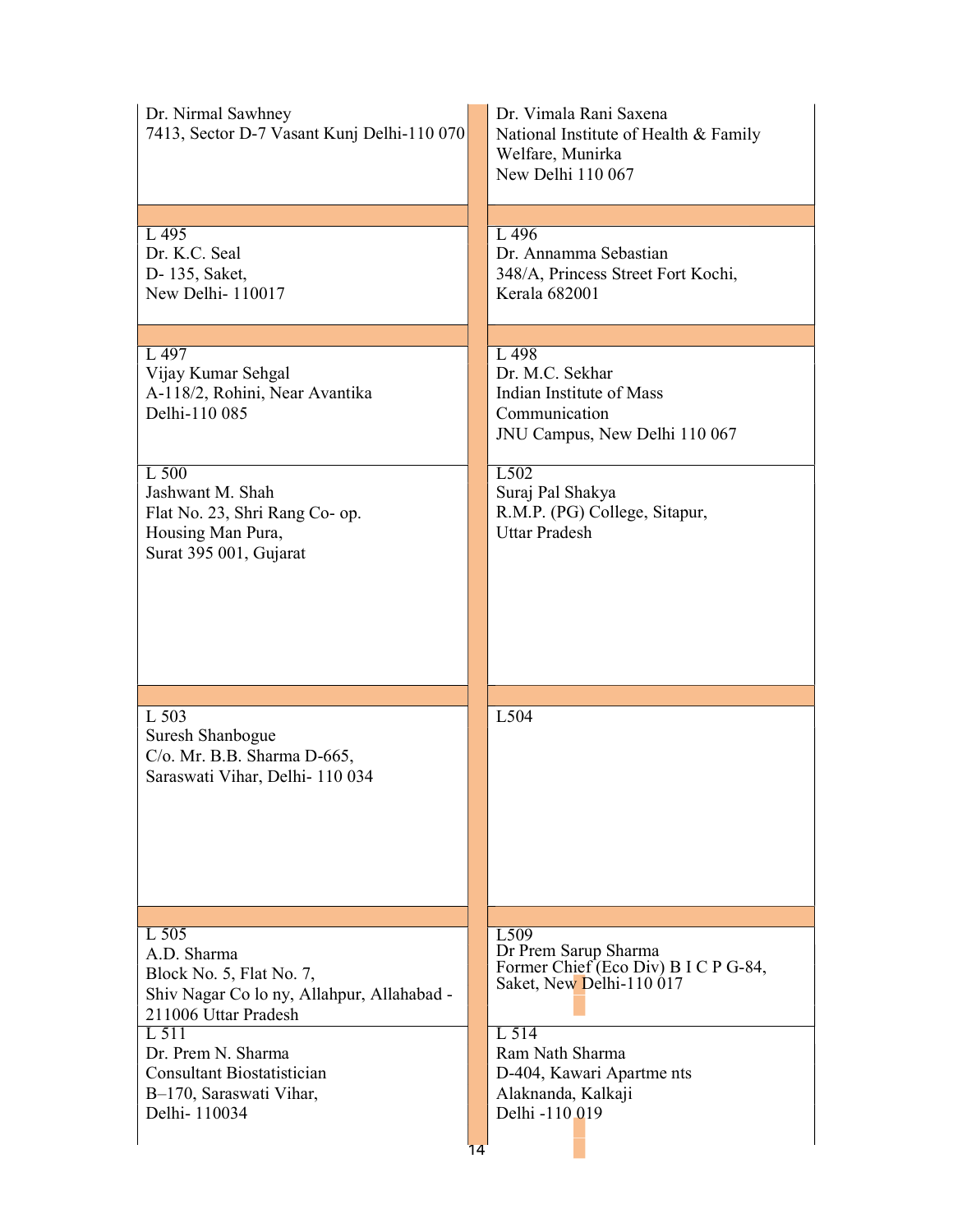| L 515<br>Ramakant Sharma<br>11 Goutam Gali Gundia Bheru<br>Udaipur 313 001, Rajasthan                                                                                                  | L 516                                                                                                                                                                                                                                                                                |
|----------------------------------------------------------------------------------------------------------------------------------------------------------------------------------------|--------------------------------------------------------------------------------------------------------------------------------------------------------------------------------------------------------------------------------------------------------------------------------------|
| L 517<br>S.P. Sharma<br>Block No. - B-III, Flat No. 58B,<br>LawrenceRoad<br>Delhi-110035<br>L 520<br>V.P.C. Sharma<br>407/1, Angira Bhawan,<br>Prem Nagar,<br>Gurgaon 122 001, Haryana | L518<br>Dr. Satish K. Sharma<br>Department of Sociology<br>HimachalPradesh<br>University Summer Hills, Shimla 171 005,<br>HimachalPradesh<br>L 522<br>Dr. Devadhish Sharma<br>Professor of Statistics and<br>Demo graphy Post Partum Programme,<br>M.L.N. Medical College, Allahabad |
| L <sub>526</sub><br>Dr. Dhanashri. S. Shinde<br>F-6, Shri Shivraj CHS, (LIC<br>Colony), 260/9-8, E Ward<br>Tarabai Park, Kolhapur-<br>416003, Maharashtra                              | L534<br>Dr R.P. Singh<br>H. 7/6, Paper Mill Colony,<br>Nishat Ganj, Lucknow (UP)<br>Pin-226 016 Mob: 9794693000 /<br>9415020576                                                                                                                                                      |
| L 532<br>D.S. Singal<br>Research Officer<br>National Institute of<br>Health and Family Welfare, New<br>Mehrauli Road, Munirka Delhi 110 067                                            | L 536<br>Dr. Anil Kumar Singh<br><b>Additional District Programme</b><br>Coordinator, Bihar Education Project Block<br>Campus, Hazipur, Bihar                                                                                                                                        |
| L 537<br>Dr. Anjani Kumar Sinha<br>Dept. of Statistics, Patna University,<br>Patna, Bihar<br>9431066933                                                                                | L 538<br>Arun Kumar<br>Singh 224-A, Pocket-F,<br>GTB Enclave, Nand Nagri<br>Delhi 110 093                                                                                                                                                                                            |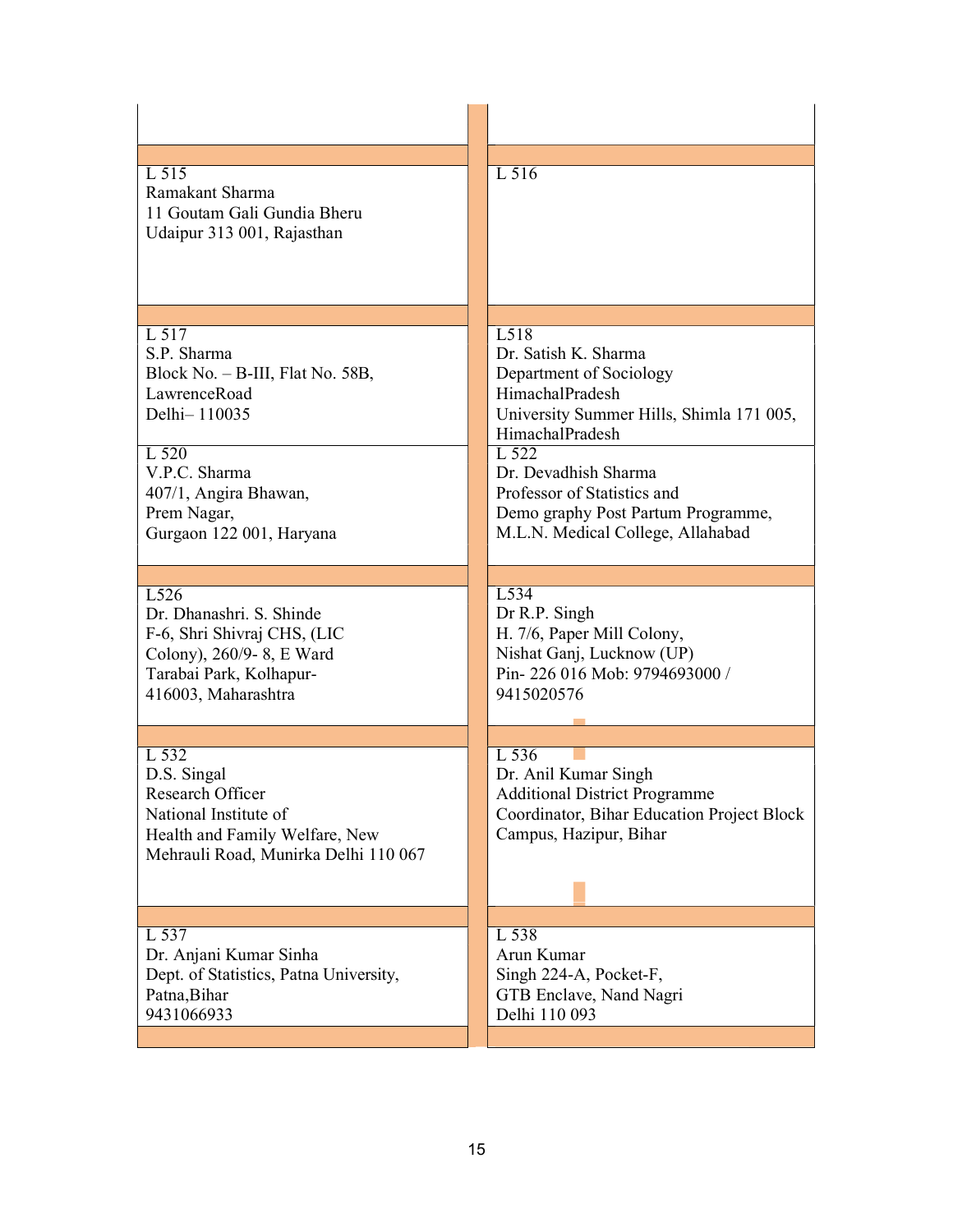| L 539                                                                                                      | L 540<br>Dr Balwant Singh<br>Department of Management,<br>Bucknell University, Lewisburg,<br>Pennsylvania 17837, USA           |
|------------------------------------------------------------------------------------------------------------|--------------------------------------------------------------------------------------------------------------------------------|
|                                                                                                            |                                                                                                                                |
| L 543<br>Dr. D.K. Singh<br>Department of Social<br>Work Lucknow<br>University Lucknow -<br>7 Uttar Pradesh | L 542<br>Chaman Singh<br>225 Kailas h Nagar Gali No. 1 (Near D.N.<br>Public School), Ghaziabad 201 009<br><b>Uttar Pradesh</b> |
| L 546<br>Dr. Gurudarshan Singh Department of<br>Sociology Punjab University Chandigarh 160<br>014 Punjab   | L 552<br>Dr. K.P. Singh<br>House No. 1739,<br>Phase-III-B-2, S.A.S.<br>Nagar Mohali 160 059<br>Punjab                          |
| L 556                                                                                                      | L 554                                                                                                                          |
| Dr. Nina Singh C/o<br>JetenderSingh<br>378-A, Dev Colony<br>Rohtak 124 001,<br>Haryana                     | Manoj Kumar Singh<br>5/198, Viram Khand,<br>Gomti Nagar,<br>Lucknow<br><b>Uttar Pradesh</b>                                    |
| L 559                                                                                                      | L 558                                                                                                                          |
| RachnaSingh<br>D-1, Vivekanand Puri Lucknow<br>226 007 UttarPradesh                                        | Dr. R.C. Singh<br>27 Kailas h Bhavan Lanka,<br>Varanasi 221005                                                                 |
|                                                                                                            |                                                                                                                                |
| L 569<br>Dr. Urmila Singh<br><b>Associate Professor</b><br>D-1, Vivekanand Puri<br>Lucknow 226 007, UP     | L 566<br>Sushila Singh<br>M-2, Jawahar Quarters<br>Meerut 250 001<br><b>Uttar Pradesh</b>                                      |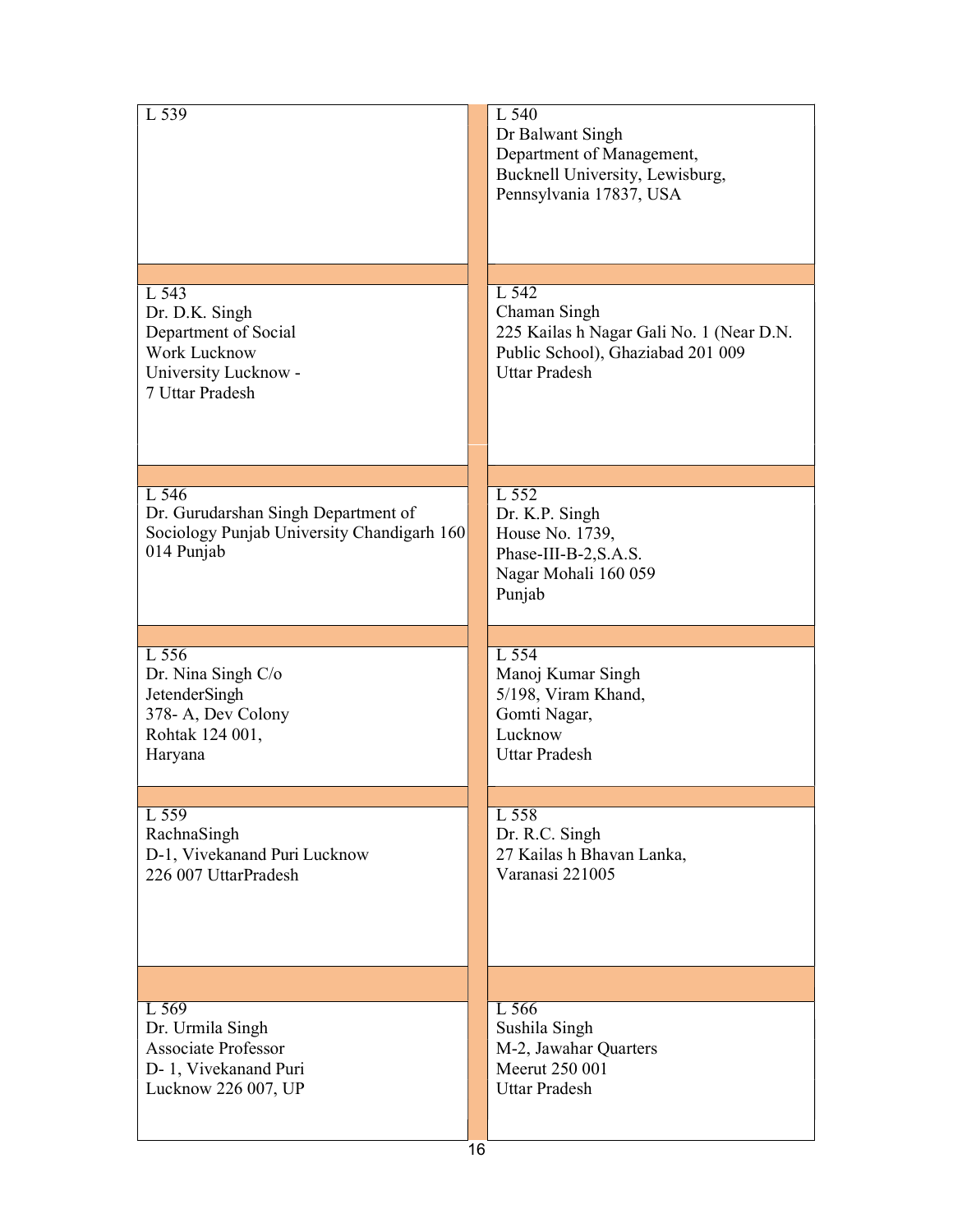| L 575<br>Dr. Rita Singh<br>Wizmin, 118 Lakhanpur Society<br>Kanpur 208024 UP<br>L577<br>Harshit Sinha<br>301, Riddhi Avenue<br>B/H Lucky Apartment,<br>Opp. ONGC Makarpura Road<br>Baroda 390 009 Gujarat | $L$ 574<br>Ravindra Pratap Singh<br>211-A, Awas Vikas Colony<br>Etawah,<br>U.P206001<br>L 578                     |
|-----------------------------------------------------------------------------------------------------------------------------------------------------------------------------------------------------------|-------------------------------------------------------------------------------------------------------------------|
| L <sub>579</sub>                                                                                                                                                                                          | L 580                                                                                                             |
| Dr. Ravi Ranjan Sinha                                                                                                                                                                                     | S.K. Sinha                                                                                                        |
| 118-E, Srikrishnapuri                                                                                                                                                                                     | 210 HMH Appartment,                                                                                               |
| Patna 800 001, Bihar                                                                                                                                                                                      | Plot 6 Sector X, Dwarka, Delhi                                                                                    |
| L581                                                                                                                                                                                                      | L 582                                                                                                             |
| Sukumar Sinha                                                                                                                                                                                             | Dr. U.P. Sinha                                                                                                    |
| A/4, Madona Appartments                                                                                                                                                                                   | 9 - Snehal Apts.,                                                                                                 |
| F-A-47, Narain Tola (West)                                                                                                                                                                                | Masoba Maidan,                                                                                                    |
| Calcutta 700 059                                                                                                                                                                                          | Kalyan 421 301,                                                                                                   |
| West Bengal                                                                                                                                                                                               | Maharashtra                                                                                                       |
| L 583                                                                                                                                                                                                     | L 584<br>Dr. P.K. Sircar<br>Research Centre International<br>1 Sarat Basu Road,<br>24-Parganas (S) Kolkata 743350 |
| $L$ 592<br>Dr. Rustam P. Sonawala<br>Sonawala Clinic Pashmina,<br>Pedar Road<br>Mumba i 400 025<br>Maharashtra                                                                                            | L 588<br>Dr. Geeta Sodhi<br>Director, Swaasthya<br>G-1323, C.R. Park<br>New Delhi $-110019$                       |
| L <sub>594</sub>                                                                                                                                                                                          | L 596                                                                                                             |
| Dr. K.S. Srikantan                                                                                                                                                                                        | K.N. Srinivasan                                                                                                   |
| 390, 19th Main 1st Block,                                                                                                                                                                                 | 4/39, W.E.A. Karol Bagh                                                                                           |
| Rajaji Nagar                                                                                                                                                                                              | Delhi-110005                                                                                                      |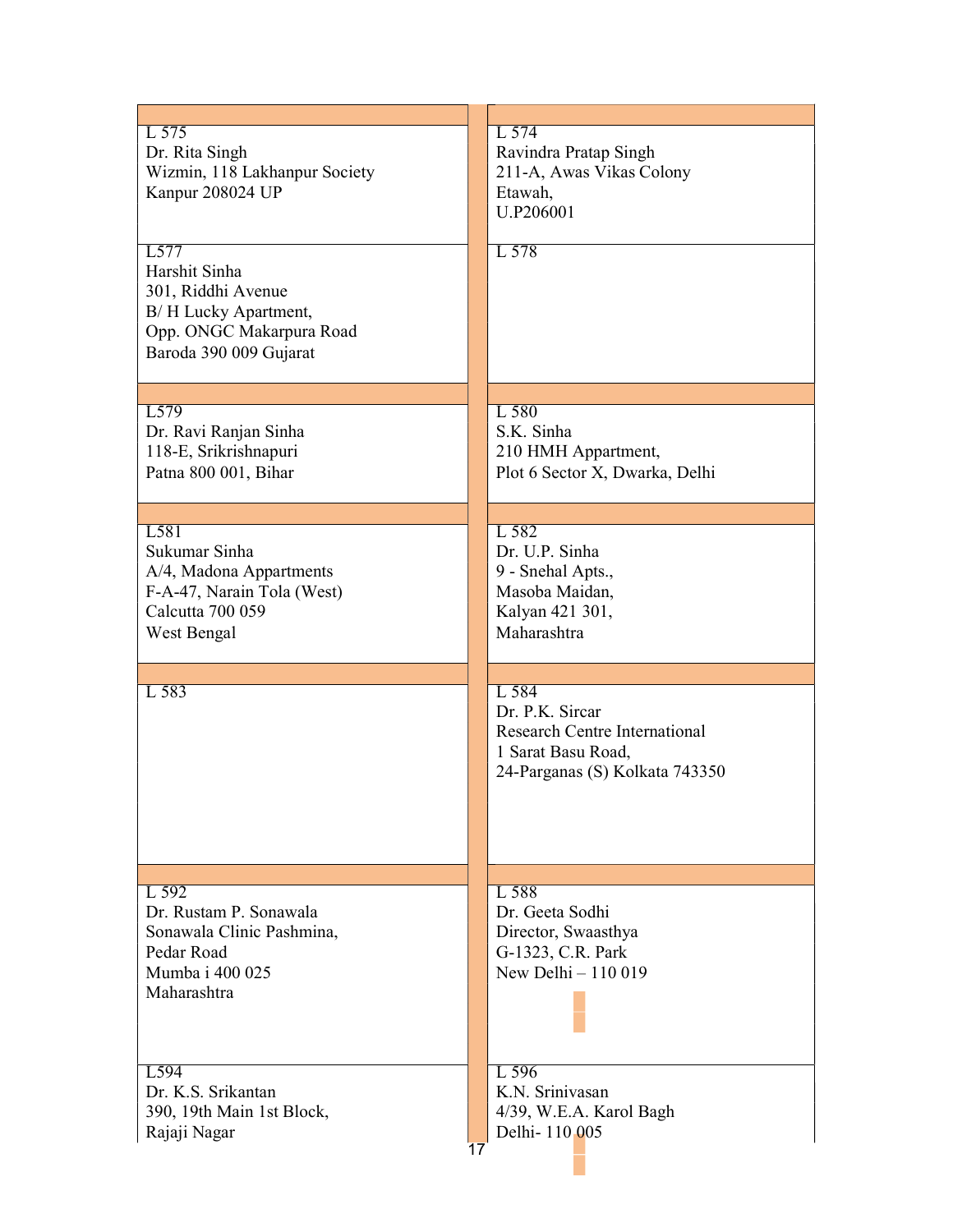| Bangalore 560 010                                                                                                                          |                                                                                                                                          |
|--------------------------------------------------------------------------------------------------------------------------------------------|------------------------------------------------------------------------------------------------------------------------------------------|
| L599<br>M.L. Srivastava<br>H-28- D, Saket<br>Delhi-110 017                                                                                 | L600<br>Dr.Navin Kumar Srivastava<br>$11/1073$ , Indira Nager<br>Lucknow (Uttar Pradesh)                                                 |
| $L$ 601                                                                                                                                    | L <sub>608</sub>                                                                                                                         |
| Dr. Usha Srivastava<br>Department of Statistics<br>Mahila Mahavidyalaya<br>Banaras Hindu University,<br>Varanasi 221 005                   | Dr. S. Sudha<br><b>Associate Fellow</b><br>Centre for Development Studies Prasanth<br>Nagar, Ullor<br>Thiruvananthapuram 695 011, Kerala |
| L603                                                                                                                                       | L604                                                                                                                                     |
| Dr. V.V. Srivastava<br>163, Chandralok Colony,<br>Aliganj, Lucknow,<br><b>Uttar Pradesh</b>                                                | Dr. Jagdish Narayan Srivastwa<br>Narain Villa, Mankameshwar Marg<br>Mankameshwar Nagar<br>Lucknow 226 020 UP                             |
| $L$ 611<br>Dr. Parbin Sultana<br>C/o Er. S.A. Choudhury,<br>H.No 3, Arohan Path,<br>New SARANIA, P.O- Silpukhuri,<br>uwahati, Asam, 781003 | L612<br>Dr. P. Sumangala<br>Department of Economics<br>Ghandhigram University<br>Gandhigram 624 302,<br>Tamil Nadu                       |
|                                                                                                                                            |                                                                                                                                          |
| L 621<br>Dr. Piyush KantiTalukdar<br>Dept. of Statist ics KarimganjCollege<br>Karimganj 788 710Assam                                       | L627<br>Dr. Mariamma Thomas<br>National Institute of Medical<br>Statistics, ICMR, Ansari<br>Nagar, New Delhi 110029                      |
| L 635<br>Ishita G. Tripathy<br>B-37-B Gangotri Enclave,<br>Alaknanda, New Delhi-110019                                                     | L 636<br>L 634<br>Vrijesh Tripathi<br>DA-314, SFS Flats,<br>Shalimar Bagh Delhi-110088                                                   |
| L 637                                                                                                                                      | L 638<br>18                                                                                                                              |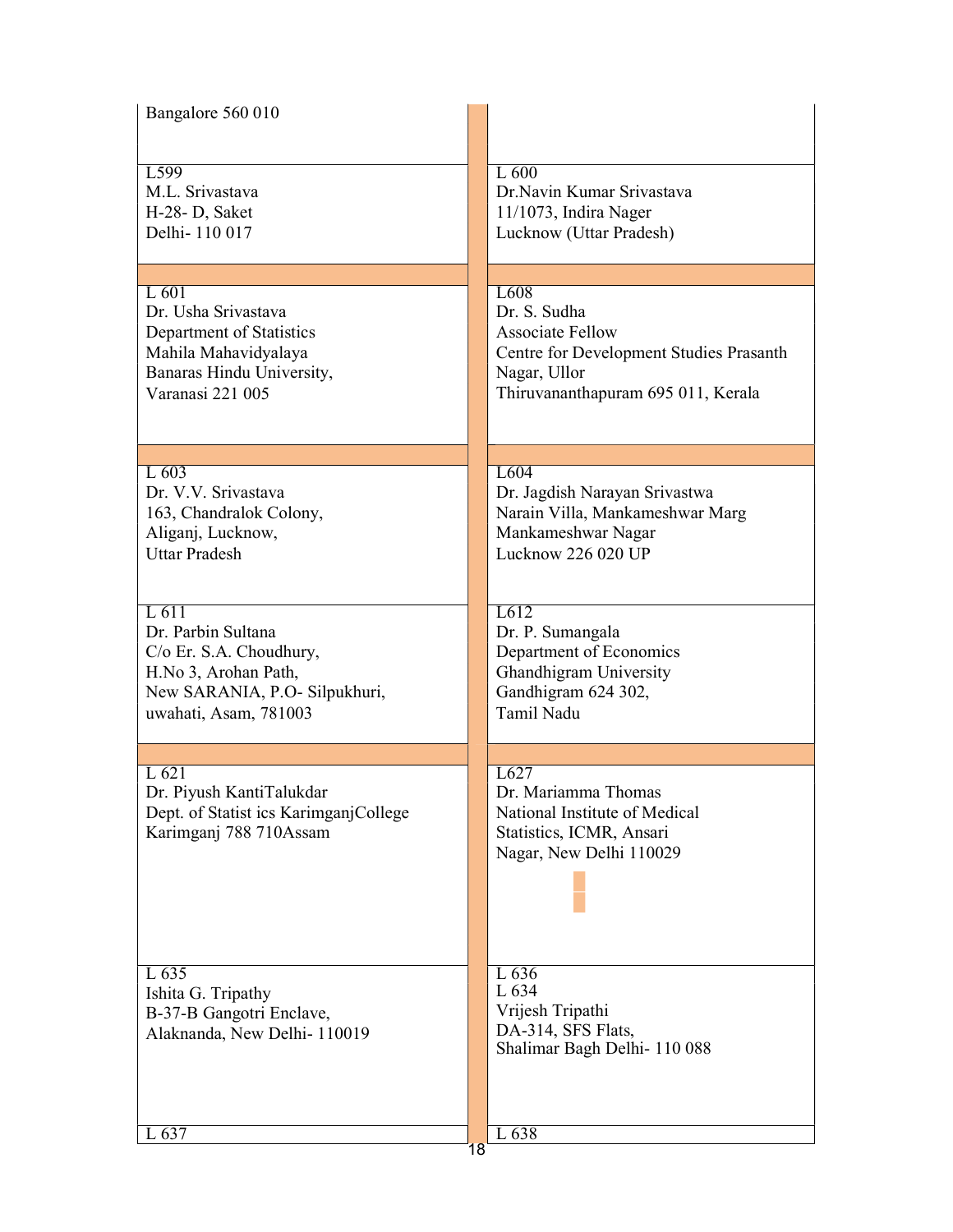| S.K. Tripathy<br>17, Hardwar Road Dehradun,<br><b>UP</b><br>$L\overline{643}$                                             | Jayanti Man Tuladhar<br>Programme Associate<br>Population Council,<br>53 Lodhi Estate<br>New Delhi 110003<br>L 644<br>Dr. Yamini Utreja<br>PRC, Department of Economics |
|---------------------------------------------------------------------------------------------------------------------------|-------------------------------------------------------------------------------------------------------------------------------------------------------------------------|
| L651<br>Dr. Kilambi Venkatacharya<br>139, Gunrock Enclave<br>Secunderabad 500 009                                         | Summer Hill,<br>Shimla 171 005, HP<br>L650<br>Amarya Vemurkar<br>3/71, Sagar, Near Raheja Hospital<br>Mahim, Mumba i 400 016                                            |
| Telangana<br>L655                                                                                                         | Maharashtra<br>L656                                                                                                                                                     |
| Reshmi Verma<br>NASA,<br>Plot No. 22, Knowledge Park - II,<br>GreaterNoida201308<br>UP                                    | S.K. Verma<br>Ashirwad<br>69 Keshav Nagar,<br>Sitapur Road, Lucknow 226 020 UP                                                                                          |
| L 658<br>Dr. O.P. Vig<br>B-2/2102, Vasant Kunj<br>New Delhi-110 070                                                       | L661<br>Darshana Vyas<br>Pathfinder International<br>CASP Bhavan, 3rd floor,<br>Survey No.132/2, Plot No.3<br>Pashan-Baner link Road,                                   |
| Ms P. Princy Yesudian<br>C-503/04, Runwal Center<br>Govandi Station Road<br>Deonar, Mumbai 400 088                        | Pune, Maharashtra 411021<br>L 668<br>Ms P. Princy Yesudian<br>C-503/04, Runwal Center<br>Govandi Station Road<br>Deonar, Mumbai 400 088                                 |
| L 688<br>Mr. Sankarapandian<br>M. 3-2-28/3 Muthmil Nagar<br>Chinnalapati (PO)<br>District Dindigul<br>Tamil Nadu - 624301 | L 691<br>Dr. D.C.Jain<br><b>Technical Assistant (Research)</b><br>Regional Medical Research Centre<br>for Tribals (ICMR),<br>Nagpur Road, Garha,<br>Jabalpur- 482003    |
| $L-747$<br>Ms. Saraswati Kerketta                                                                                         | L-784                                                                                                                                                                   |